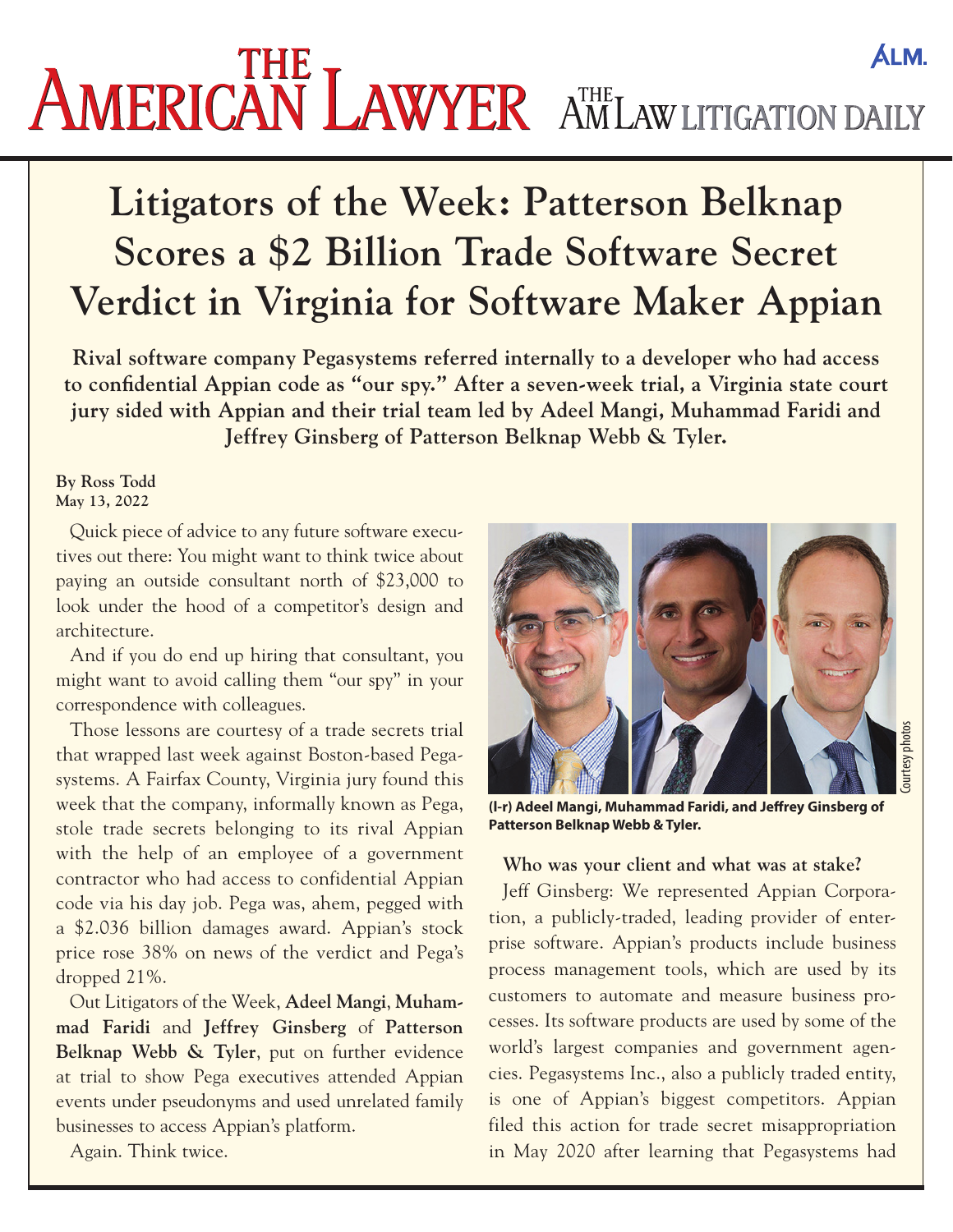hired Youyong Zou, who worked as a developer in the Appian software platform under a government contract, to provide it with access to Appian's confidential and proprietary information—access that Pegasystems could not obtain through legitimate means. Appian sued to defend itself and its intellectual property from Pegasystems' misappropriation, which was part of an illicit scheme to help Pegasystems figure out how to better compete against Appian. Evidence we presented at trial exposed astonishing conduct by Pegasystems' senior leadership, including behavior beyond Zou's corporate espionage to further access Appian's platform using fake names, fake companies, and the unrelated family businesses of Pegasystems employees. The stakes were high because of the massive scale and scope of the misappropriation at issue.

#### **How did this matter come to the firm?**

Adeel Mangi: I represented Appian in another lawsuit in federal court involving Pegasystems and have known Appian's General Counsel for 15 years. Appian brought us into this lawsuit as lead counsel in August 2021 as discovery was heating up and in anticipation of trial.

## **Who all was on your team and how did you divide the work?**

Ginsberg: After we were engaged, Adeel enlisted our partner Muhammad Faridi and me to work with him on the case. We are all experienced complex commercial litigators with extensive backgrounds in intellectual property litigation. We assembled a team that included counsel **Abhishek Bapna** and associates **Clinton Morrison**, **Matthew Weiss**, **Maggie O'Neil**, **Colleen O'Leary** and **Elana Stern**. We also worked closely with Virginia counsel **Sheila Costin** and **Ellen Marcus** of **Holmes Costin & Marcus PLLC**, two experienced and highly regarded complex commercial litigators. They were our cocounsel in all aspects of the case and provided invaluable guidance on both local practice and case strategy. Appian's in-house counsel, **Chris Winters** and **Chris Geyer**, were also critical participants on case direction and strategy. We could not have asked for a more talented and dedicated team.

**How did your client become aware of what was going on at their competitor here?**

Muhammad Faridi: Although Pegasystems engaged Zou in 2012, Appian did not learn of the misappropriation until January 2020, when a former Pegasystems employee involved with its competitive intelligence activities informed Appian of Pegasystems' and Zou's scheme. Shortly thereafter, another whistleblower stepped forward and provided further evidence of the theft of Appian's trade secrets. Once Appian investigated the claims and confirmed their accuracy, it filed suit. More facts regarding Pegasystems' post-Zou conduct emerged during discovery, including critical discovery of videos of online meetings and instant messages exchanged among Pegasystems employees regarding the schemes.

**Mr. Mangi, you kept returning to the terms "shady" and "arrogant" to describe how officials at Pegasystems had conducted themselves in this case during closings? How did you settle on those themes? And how did you try to hammer them home with the jury?** 

Mangi: Pegasystems disclosed an internal email where two of its executives, upon first learning of the scheme at their own company, described it using the words "shady" and "arrogance." As we prepared for closing arguments, it struck me that their own description was the perfect thematic summary of Pegasystems' entire course of conduct. I began our two-hour closing argument with that email and then returned to the themes repeatedly as we went through the extensive record detailing the defendants' conduct, including their trial testimony. Sometimes a defendant's own words are better than any you can come up with.

**You had asked for \$3,032,847,000. Do you know how the jurors got to the \$2.036 billion number?**

Ginsberg: We do not know, but the number is about two-thirds of the unjust enrichment damages that we sought.

**One quick aside: Why did the Goo Dolls keep coming up at trial?** 

Mangi: We were again able to make a key point in the case using examples of Pegasystems' own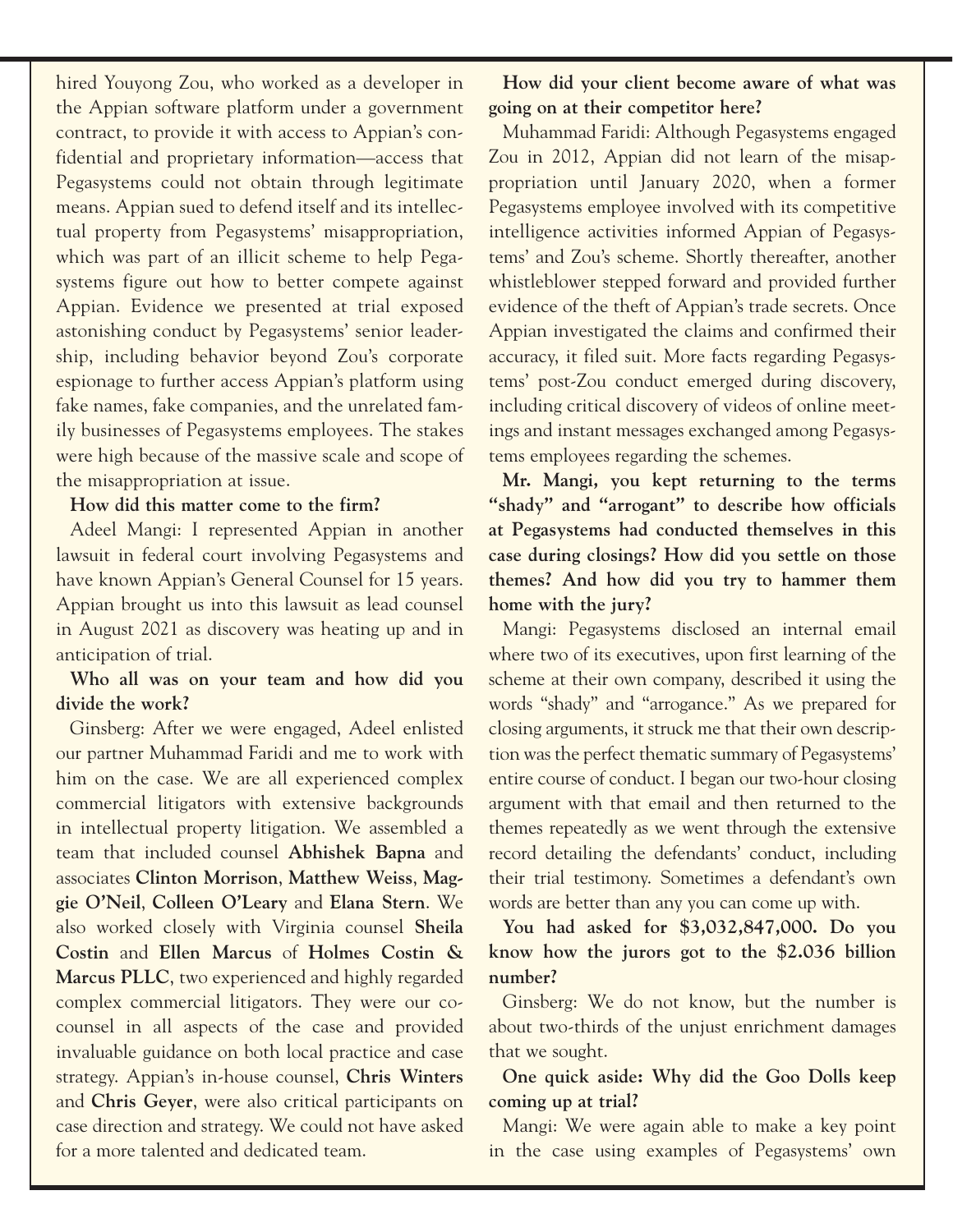behavior. In arguing that it was not unjustly enriched by the misappropriation. Pegasystems and its damages expert argued that after all costs and expenses were deducted from the revenue generated from the sale of the software at issue, there was nothing left. In other words, Pegasystems argued that it was not net profitable during the entire damages period and was therefore not unjustly enriched by the misappropriation. We responded by explaining that under Pegasystems' argument, a misappropriator would be able to avoid unjust enrichment damages altogether so long as it carefully spent all the money it received from misappropriation, and that more measured cost deductions were appropriate. To drive this point home, we crossexamined Pegasystems' damages expert, noting that Pegasystems hosts an annual conference each year where it had hired musical acts like the Goo Goo Dolls, Train and Sheryl Crow to perform. Under Pegasystems' argument, it would have been free to exhaust its misappropriation-driven revenues on a private performance from the Goo Goo Dolls, claim that these expenses made it net-unprofitable, and then avoid having to repay those monies to Appian. As happens during trials, the Goo Goo Dolls point took on a life of its own and was effective in driving our broader point home to the jury.

## **What are the takeaways from your client's experience in this case? What can other plaintiffs in trade secret cases take from what you accomplished here?**

Faridi: There is no substitute for doing the hard work in discovery to prepare for trial. Proving trade secret misappropriation is no easy feat; neither is proving any resulting damages. Prior to trial we had countless strategy meetings to make sure we were thinking of all the factual and legal issues we needed to address to prove our case, including making sure that we would be able to present all evidence in a smooth and effective manner. Plaintiffs in trade secret cases must always be thinking about trial: how will the facts come into evidence, what themes will resonate with the jury, and how will you prove damages?

# **What will you remember most about handling this matter?**

Mangi: This was an extraordinarily intense case from the moment we were engaged. We conducted extensive discovery while preparing simultaneously for and then conducting two back-to-back trials (a statute of limitations issue trial and then, one month later, a seven-week merits trial). In that crucible of intensity, the strength of your team is everything. And there is nothing like trying a high-stakes case with people who are both immensely skilled and talented, and also your close friends. I will remember how, as a team, we not only met the huge challenges but laughed and joked together every day while providing our very best efforts to our client.

Ginsberg: I will remember the dedication of each and every one of our team members, from the partners to the associates to our paralegals and other support staff. It was a long and demanding trial with numerous complicated technical issues. Everyone did more than their share working cohesively as a team. One lasting memory from this case will be getting to watch several of our exceptionally talented junior colleagues examine witnesses at trial and do an excellent job. They worked incredibly hard on the case and seeing them perform at such a high level was particularly satisfying.

Faridi: Given the intensity and the stakes involved, it is often difficult to enjoy being on trial until it is over and you have won. But this trial was different. Our team had such a great chemistry that there was not a single day where we did not share in laughter. Yes, there were some stressful moments too. But we all looked out for each other and that speaks volumes about everyone involved. Everyone — from each of our lawyers on the team, to our legal assistants, and many others — did more than their fair share in every regard. That, along with helping our clients achieve justice in a very high stakes matter, is what made this experience so gratifying.